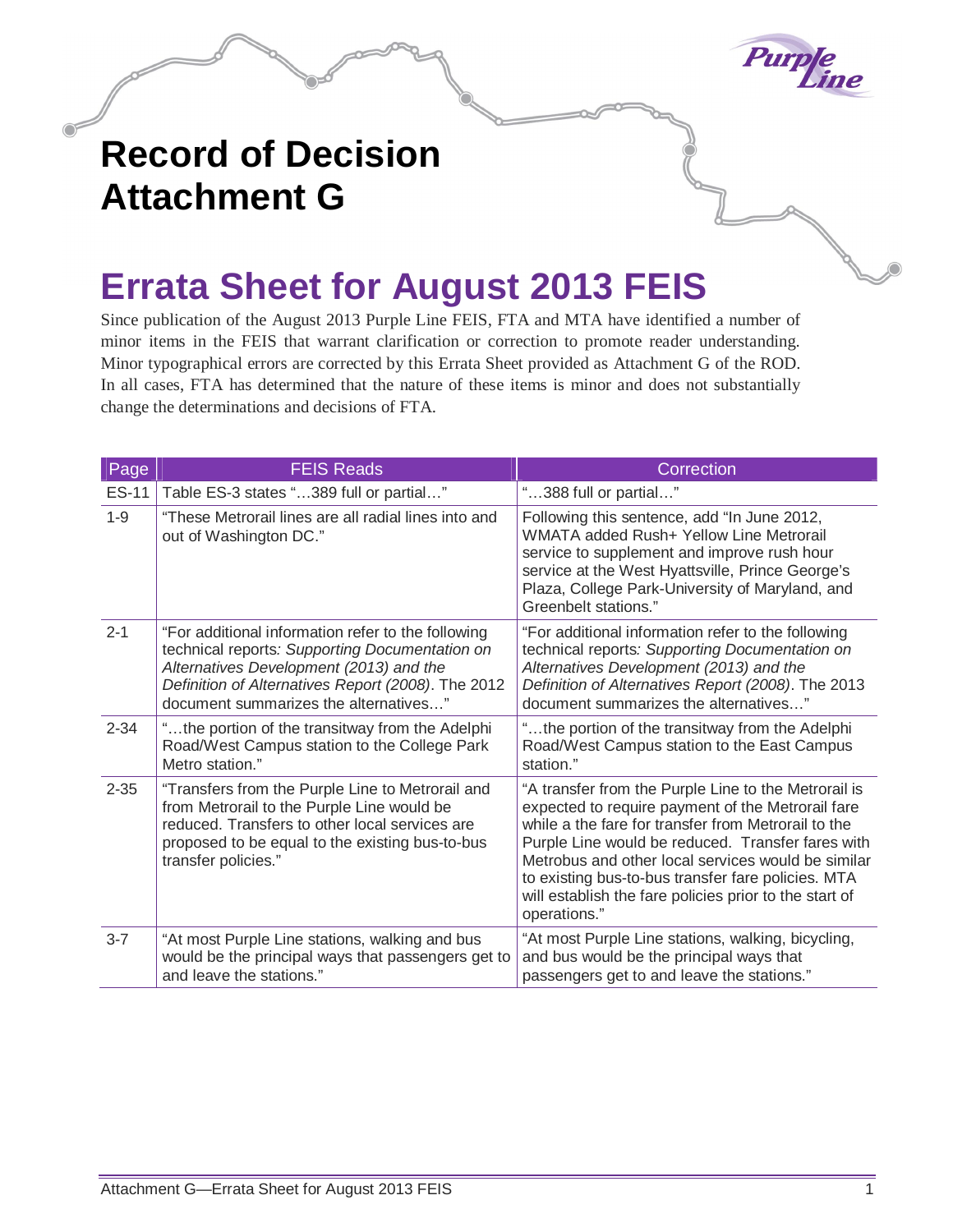| Page                     | <b>FEIS Reads</b>                                                                                                                                                                                                                                                                                                                                                                                                                                                                                                        | Correction                                                                                                                                                                                                                                                                                                                                                                                                                                                                                                                                                                                                                                   |
|--------------------------|--------------------------------------------------------------------------------------------------------------------------------------------------------------------------------------------------------------------------------------------------------------------------------------------------------------------------------------------------------------------------------------------------------------------------------------------------------------------------------------------------------------------------|----------------------------------------------------------------------------------------------------------------------------------------------------------------------------------------------------------------------------------------------------------------------------------------------------------------------------------------------------------------------------------------------------------------------------------------------------------------------------------------------------------------------------------------------------------------------------------------------------------------------------------------------|
| $4 - 5$                  | "The following regulations and guidance apply to                                                                                                                                                                                                                                                                                                                                                                                                                                                                         | "The following regulation applies to land use:                                                                                                                                                                                                                                                                                                                                                                                                                                                                                                                                                                                               |
|                          | land use:<br>Code of Maryland Regulations (COMAR) 66B-<br>delegates planning and zoning controls to local<br>government to encourage orderly development<br>and use of land and structures.<br><b>COMAR 28-establishes the Maryland-National</b><br>Capital Park and Planning Commission                                                                                                                                                                                                                                 | 2012 Land Use Article of the Maryland<br>Annotated Code-provides state-level regulation<br>and guidance applicable to land use within<br>Montgomery and Prince George's Counties."                                                                                                                                                                                                                                                                                                                                                                                                                                                           |
|                          | (M-NCPPC) as a bi-county agency responsible for<br>the administration of parks and land use planning<br>in Montgomery and Prince George's Counties."                                                                                                                                                                                                                                                                                                                                                                     |                                                                                                                                                                                                                                                                                                                                                                                                                                                                                                                                                                                                                                              |
| $4 - 14$                 | "In Prince George's County zoning regulations are<br>found in the 2007 Edition of the County Code of<br>Prince George's County, Subtitle 27."                                                                                                                                                                                                                                                                                                                                                                            | "In Prince George's County zoning regulations are<br>found in the 2011 Edition of the Zoning Ordinance<br>of Prince George's County, Subtitle 27 of the<br>Prince George's County Code."                                                                                                                                                                                                                                                                                                                                                                                                                                                     |
| $4 - 19$                 | Regarding the Cafritz property, "Forested area<br>and single-family residential"                                                                                                                                                                                                                                                                                                                                                                                                                                         | "Partially undeveloped and forested; partially<br>commercial office space"                                                                                                                                                                                                                                                                                                                                                                                                                                                                                                                                                                   |
| $4 - 20$<br>and 4-<br>21 | "College Park US 1 Corridor Sector Plan and<br>Sectional Map Amendment (Approved, June<br>2010)"                                                                                                                                                                                                                                                                                                                                                                                                                         | "2010 Approved Central US 1 Corridor Sector Plan<br>and Sectional Map Amendment"                                                                                                                                                                                                                                                                                                                                                                                                                                                                                                                                                             |
| $4 - 21$                 | "Purple Line Transit Oriented Development Study<br>(Initiated, October 2011)"                                                                                                                                                                                                                                                                                                                                                                                                                                            | "Purple Line Transit Oriented Development Study<br>(May 2013)"                                                                                                                                                                                                                                                                                                                                                                                                                                                                                                                                                                               |
| $4 - 21$                 | Table 4-3 states the Chevy Chase Lake and<br>Takoma Langley Crossroads Sector Plans are<br>"pending approval."                                                                                                                                                                                                                                                                                                                                                                                                           | FTA and MTA acknowledge that these plans were<br>approved and adopted in July 2013 and June<br>2012, respectively.                                                                                                                                                                                                                                                                                                                                                                                                                                                                                                                           |
| 4-49                     | "submitted to NCPC for review"                                                                                                                                                                                                                                                                                                                                                                                                                                                                                           | "submitted to NCPC for review and approval"                                                                                                                                                                                                                                                                                                                                                                                                                                                                                                                                                                                                  |
| $4 - 49$                 | "the NCPC would review the analysis"                                                                                                                                                                                                                                                                                                                                                                                                                                                                                     | "the NCPC would review and approve the<br>analysis"                                                                                                                                                                                                                                                                                                                                                                                                                                                                                                                                                                                          |
| $4 - 50$                 | "subject to NCPC review"                                                                                                                                                                                                                                                                                                                                                                                                                                                                                                 | "subject to NCPC review and approval"                                                                                                                                                                                                                                                                                                                                                                                                                                                                                                                                                                                                        |
| 4-70                     | "south side fo the alignment"                                                                                                                                                                                                                                                                                                                                                                                                                                                                                            | "south side of the alignment"                                                                                                                                                                                                                                                                                                                                                                                                                                                                                                                                                                                                                |
| $4 - 74$                 | "boundaryA"                                                                                                                                                                                                                                                                                                                                                                                                                                                                                                              | "boundary. A"                                                                                                                                                                                                                                                                                                                                                                                                                                                                                                                                                                                                                                |
| $4 - 112$                | "Sites S3 and S4, both located 45 feet from the<br>centerline of the proposed transitway alignment,<br>would experience vibration levels in the range of<br>73 VdB."                                                                                                                                                                                                                                                                                                                                                     | "Sites S3 and S4, both located 32 feet from the<br>centerline of the proposed transitway alignment,<br>would experience vibration levels in the range of<br>73 VdB."                                                                                                                                                                                                                                                                                                                                                                                                                                                                         |
| 4-112                    | "adding 70 more pass-by events per day."                                                                                                                                                                                                                                                                                                                                                                                                                                                                                 | "adding more than 70 pass-by events per day."                                                                                                                                                                                                                                                                                                                                                                                                                                                                                                                                                                                                |
| $4 - 117$                | "listedor"                                                                                                                                                                                                                                                                                                                                                                                                                                                                                                               | "listed or"                                                                                                                                                                                                                                                                                                                                                                                                                                                                                                                                                                                                                                  |
| 4-117                    | "TheOctober"                                                                                                                                                                                                                                                                                                                                                                                                                                                                                                             | "The October"                                                                                                                                                                                                                                                                                                                                                                                                                                                                                                                                                                                                                                |
| 4-122                    | "The project area is within the Chesapeake Bay<br>TMDL. The Bay TMDL was developed by the EPA<br>and approved in 2010 to restore clean water in the<br>Bay. The Bay TMDL is a key part of an accounta-<br>bility framework to ensure that all pollution control<br>measures needed to fully restore the Bay and its<br>tidal rivers are in place by 2025, with practices in<br>place by 2017 to meet 60 percent of the<br>necessary pollution reductions.<br>Impaired stream segments within the Chesapeake<br>Bay TMDL" | "In 2010, the USEPA developed and approved<br>TMDLs throughout the Chesapeake Bay<br>watershed to restore clean water in the Bay. The<br>current status of TMDLs in the project area is<br>reported in Table 5 of the 2013 Purple Line Water<br>Resources Technical Report. The Bay TMDLs are<br>key parts of an accountability framework to ensure<br>that all pollution control measures needed to fully<br>restore the Bay and its tidal rivers are in place by<br>2025, with practices in place by 2017 to meet 60<br>percent of the necessary pollution reductions.<br>Impaired stream segments within the Chesapeake<br>Bay watershed" |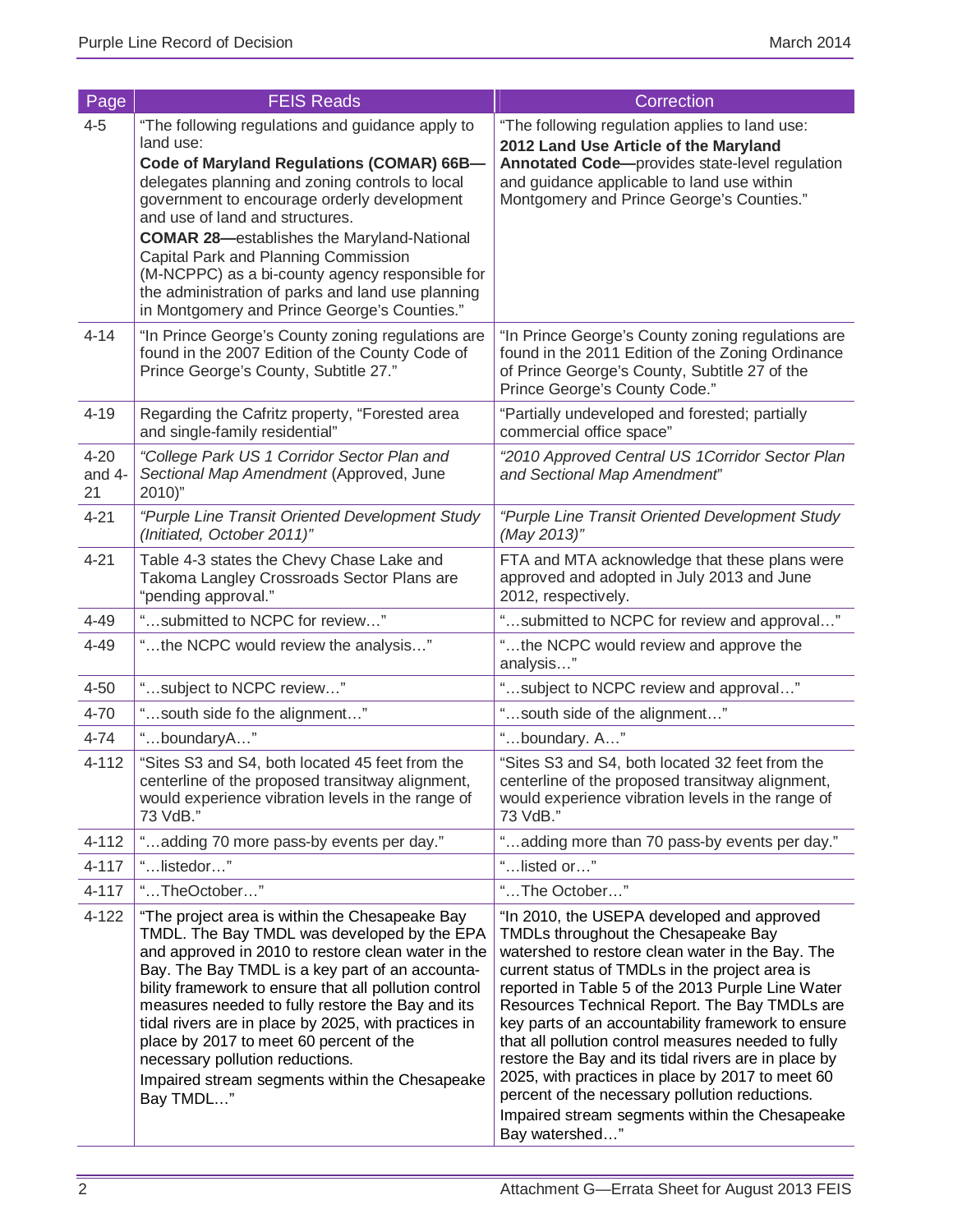| Page     | <b>FEIS Reads</b>                                                                                                                                                                                                                                                                                                                                                                                                                                                                        | Correction                                                                                                                                                                                                                                                                                                                                                                                                                                                                                                                                                                                                                                                                                                                              |
|----------|------------------------------------------------------------------------------------------------------------------------------------------------------------------------------------------------------------------------------------------------------------------------------------------------------------------------------------------------------------------------------------------------------------------------------------------------------------------------------------------|-----------------------------------------------------------------------------------------------------------------------------------------------------------------------------------------------------------------------------------------------------------------------------------------------------------------------------------------------------------------------------------------------------------------------------------------------------------------------------------------------------------------------------------------------------------------------------------------------------------------------------------------------------------------------------------------------------------------------------------------|
| $5-1$    | Chapter 5 references a Construction Activities<br><b>Technical Report.</b>                                                                                                                                                                                                                                                                                                                                                                                                               | The reference in the FEIS to the Construction<br>Activities Technical Report is an error; MTA<br>decided to include this content in the FEIS and to<br>not prepare a separate report.                                                                                                                                                                                                                                                                                                                                                                                                                                                                                                                                                   |
| $6 - 19$ | "assumed to be a flat fares"                                                                                                                                                                                                                                                                                                                                                                                                                                                             | "assumed to be flat fares"                                                                                                                                                                                                                                                                                                                                                                                                                                                                                                                                                                                                                                                                                                              |
| $6 - 21$ | Table 6-4 states "Recreational facilities within the<br>boundaries of the school are not open to the<br>public and, therefore are not protected by Section<br>4(f); also they are located outside the proposed<br>limits of disturbance."                                                                                                                                                                                                                                                | "Recreational facilities within the boundaries of the<br>school are located outside the Project limits of<br>disturbance."                                                                                                                                                                                                                                                                                                                                                                                                                                                                                                                                                                                                              |
| $6 - 41$ | "minimizeing"                                                                                                                                                                                                                                                                                                                                                                                                                                                                            | "minimizing"                                                                                                                                                                                                                                                                                                                                                                                                                                                                                                                                                                                                                                                                                                                            |
| $6 - 49$ | "and incur additional"                                                                                                                                                                                                                                                                                                                                                                                                                                                                   | "and incurring additional"                                                                                                                                                                                                                                                                                                                                                                                                                                                                                                                                                                                                                                                                                                              |
| $6 - 62$ | Table 6-7 states the University of Maryland<br>Historic District is "1,250.00" acres. The<br>Permanent Use acreage is stated as "14.19"<br>acres.                                                                                                                                                                                                                                                                                                                                        | The University of Maryland Historic District is<br>"188.3" acres. The permanent use is<br>"approximately 80 feet of a brick wall."                                                                                                                                                                                                                                                                                                                                                                                                                                                                                                                                                                                                      |
| $6 - 70$ | "FTA, MTA and the MHT are preparing a Section<br>106 Programmatic Agreement that outlines<br>commitments and mitigation concerning the Sligo<br>Creek Parkway. MTA will implement the project in<br>accordance with the signed Section 106<br>Programmatic Agreement."                                                                                                                                                                                                                   | Text deleted.                                                                                                                                                                                                                                                                                                                                                                                                                                                                                                                                                                                                                                                                                                                           |
| $6 - 90$ | "No contributing buildings or elements will be<br>impacted by the Preferred Alternative. Small<br>portions of open land will be crossed by the<br>Preferred Alternative, but these areas were<br>undeveloped through the 1960s; their current<br>functions and appearance post-date the district's<br>period of significance. In total, MTA will<br>permanently use approximately 14.19 acres of the<br>University of Maryland historic district to build the<br>Preferred Alternative." | The Preferred Alternative will permanently use<br>approximately 80 feet of a brick wall in the vicinity<br>of the Rossborough Inn (involving temporary<br>occupancy of 0.01 acre of land during<br>construction) to achieve the turn of the transitway<br>at the US 1 crossing. Although considered a<br>contributing element, the wall has been altered<br>since the district's period of significance. The<br>remainder of the permanent project impact area<br>within the University of Maryland historic district<br>(approximately 14.19 acres) affects non-<br>contributing elements within the District-primarily<br>portions of existing roadways, lawns, and parking<br>lots-that are not significant landscape<br>components. |
| $6 - 91$ | "In terms of Section 4(f), MTA will permanently<br>use approximately 14 acres and temporarily use<br>approximately 15 acres of the University of<br>Maryland historic district, or less than one percent<br>of historic district property."                                                                                                                                                                                                                                              | "The Preferred Alternative will temporarily use<br>0.01 acre of contributing land surrounding the<br>brick wall."                                                                                                                                                                                                                                                                                                                                                                                                                                                                                                                                                                                                                       |
| $7 - 22$ | "Within the cumulative impact study area, the only<br>wetland known to be susceptible to foreseeable<br>development is along the Indian Creek stream<br>valley (Northeast Branch), where transit-oriented<br>development at the Greenbelt Metrorail station is a<br>potential threat to the wetlands."                                                                                                                                                                                   | "Within the cumulative impact study area, a<br>wetland known to not be within a protected area is<br>along the Indian Creek stream valley (Northeast<br>Branch) near the Greenbelt Metrorail station.<br>Future transit-oriented development in the station<br>vicinity by others would be subject to compliance<br>with federal regulations governing the protection of<br>wetlands."                                                                                                                                                                                                                                                                                                                                                  |
| $7 - 12$ | "The East Silver Spring Master Plan (M-NCPPC<br>$2000)$ "                                                                                                                                                                                                                                                                                                                                                                                                                                | "The North and West Silver Spring Master Plan<br>(M-NCPPC 2000)"                                                                                                                                                                                                                                                                                                                                                                                                                                                                                                                                                                                                                                                                        |